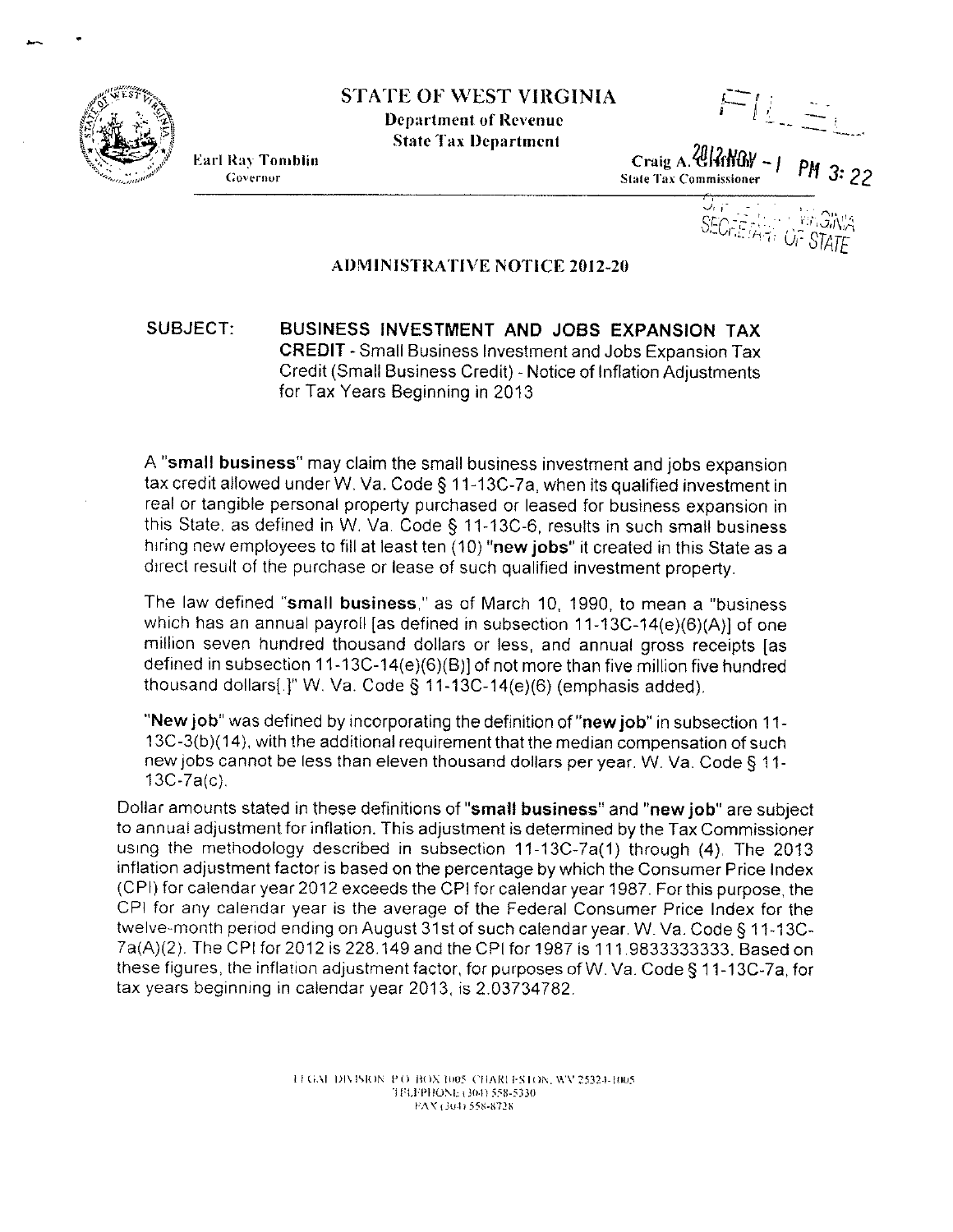Accordingly, for tax years beginning during calendar year 2013:

"Small business" means a business which has an annual payroll of three million, fifty six thousand dollars (\$3,056,000) or less, and annual gross receipts of not more than ten million, one hundred eighty six thousand. seven hundred dollars (\$10,186,700); and

"New job" means a "new job" as defined in W. Va. Code § 11-13C-3(b)(14): Provided, that the annualized median compensation of such new jobs shall not be less than twenty two thousand, four hundred dollars (\$22,400) per year.

A summary of the applicable inflation-adjusted Small Business Credit criteria, by calendar year, for tax years beginning in such years, follows:

| <b>YEAR</b> | <b>PAYROLL</b> | <b>GROSS</b><br><b>SALES</b>         | <b>MEDIAN</b><br><b>COMPENSATION</b> |  |
|-------------|----------------|--------------------------------------|--------------------------------------|--|
| 1987        | \$1,500,000    | \$<br>5,000,000                      | \$<br>11,000                         |  |
| 1988        | \$1,500,000    | \$<br>5,000,000                      | \$<br>11,000                         |  |
| 1989        | \$1,562,050    | \$<br>5,206,850                      | \$<br>11,450                         |  |
| 1990*       | \$1,700,000    | \$<br>5,500,000                      | \$<br>12,000                         |  |
| 1991        | \$1,716,300    | \$<br>5,721,050                      | \$<br>12,550                         |  |
| 1992        | \$1,806,950    | \$<br>6,023,200                      | \$<br>13,250                         |  |
| 1993        | \$1,862,200    | \$<br>6,207,350                      | \$<br>13,650                         |  |
| 1994        | \$1,919,100    | \$<br>6,397,150                      | \$<br>14,050                         |  |
| 1995        | \$1,969,150    | \$<br>6,563,800                      | \$<br>14,400                         |  |
| 1996        | \$2,025,150    | \$<br>6,750,600                      | \$<br>14,850                         |  |
| 1997        | \$2,081,100    | \$<br>6,937,000                      | \$<br>15,250                         |  |
| 1998        | \$2,137,800    | \$<br>7,126,050                      | $\overline{\mathfrak{s}}$<br>15,650  |  |
| 1999        | \$2,174,050    | $\pmb{\mathbb{S}}$<br>7,246,950      | S<br>15,900                          |  |
| 2000        | \$2,212,000    | \$<br>7,373,450                      | $\overline{\mathfrak{s}}$<br>16,200  |  |
| 2001        | \$2,280,800    | \$<br>7,602,650                      | \$<br>16,700                         |  |
| 2002        | \$2,355,800    | \$<br>7,852,700                      | \$<br>17,250                         |  |
| 2003        | \$2,393,300    | \$<br>7,977,750                      | \$<br>17,550                         |  |
| 2004        | \$2,447,900    | $\overline{\mathbf{s}}$<br>8,159,650 | \$<br>17,950                         |  |
| 2005        | \$2,504,250    | \$<br>8,347,550                      | \$<br>18,350                         |  |
| 2006        | \$2,582,050    | \$<br>8,606,950                      | \$<br>18,900                         |  |
| 2007        | \$2,682,850    | \$<br>8,942,900                      | \$<br>19,650                         |  |
| 2008        | \$2,744,200    | \$<br>9,147,450                      | $\overline{\mathcal{S}}$<br>20,100   |  |

## **CRITERIA**